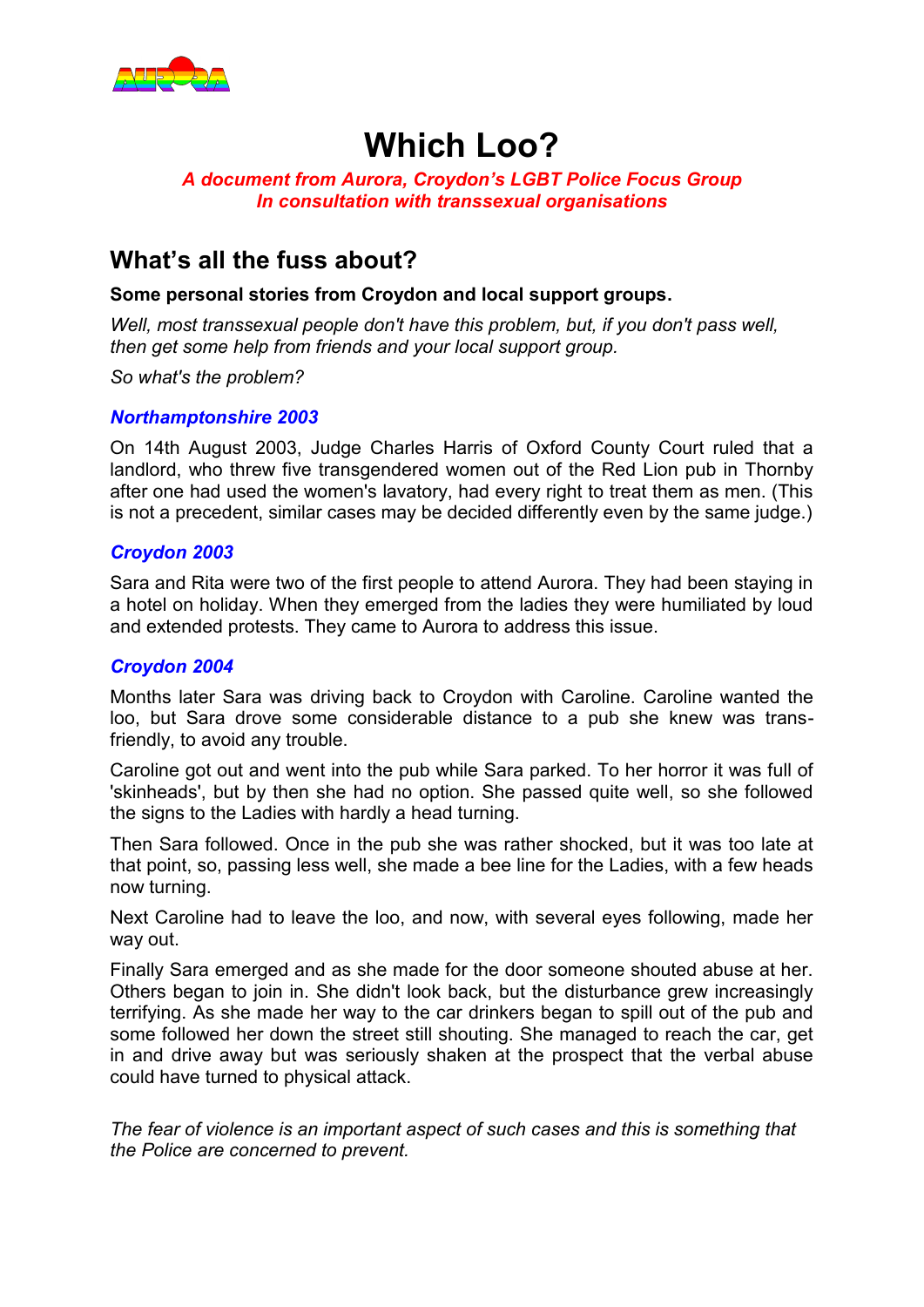

# **I'm mtf, what's your advice?**

*Well - it's not "advice".*

*This situation is different for everyone. What's good advice for others can be exactly the wrong advice for you.*

*People and circumstances are very different.*

*So be aware of your surroundings and be prepared to adapt the following points, with lots of common sense as circumstances change.*

## **How to avoid trouble**

### *Before you use the loo*

- Most MtFs in the early stages of transitioning, know intuitively that they can't go into the Gents when they're dressed as a women - it's too dangerous.
- It can be unwise to hang on until you reach that 'safe' pub or unisex loo. If you arrive and the pub is full of skin heads, or the unisex loo is closed, you may be bursting and have no options to play with.
- So think ahead (e.g.) if you're on a train, use the (unisex) loo don't wait till your journey is over.
- If you go into a pub to use the loo, consider buying a drink first to avoid attracting the staff's attention. If you don't 'pass' well, you can always leave it on the bar and then make for the loo immediately.
- Consider using disabled or unisex loos when possible.
- Motorway service stations encourage you to park and go straight to the eating place to find its loo. If you do this, when you leave the loo, and queue up at the food counter, other travellers are more likely to call the police. As it's a service station there are usually police at hand, and you will be sitting over your tea and scones when they arrive. You can sometimes avoid this situation:
	- o Re-fuel and use the disabled or unisex loo in the petrol station.
	- $\circ$  If there's more than one eating place use the loo in one, then eat in the other.
	- o Sometimes you can use the loo on one side of the motorway and eat on the other.

#### *When you're in the loo*

- Go in confidently, do your business, wash your hands and leave. If you look as if you are going immediately to an appointment you are less likely to be challenged.
- Many MTFs find that in the Gents loos you avoid eye contact: Ladies loos are more social and have a communal girls-together feel - you do tend to make eye contact. This may help to blend in - but loos differ, so notice how other women behave.